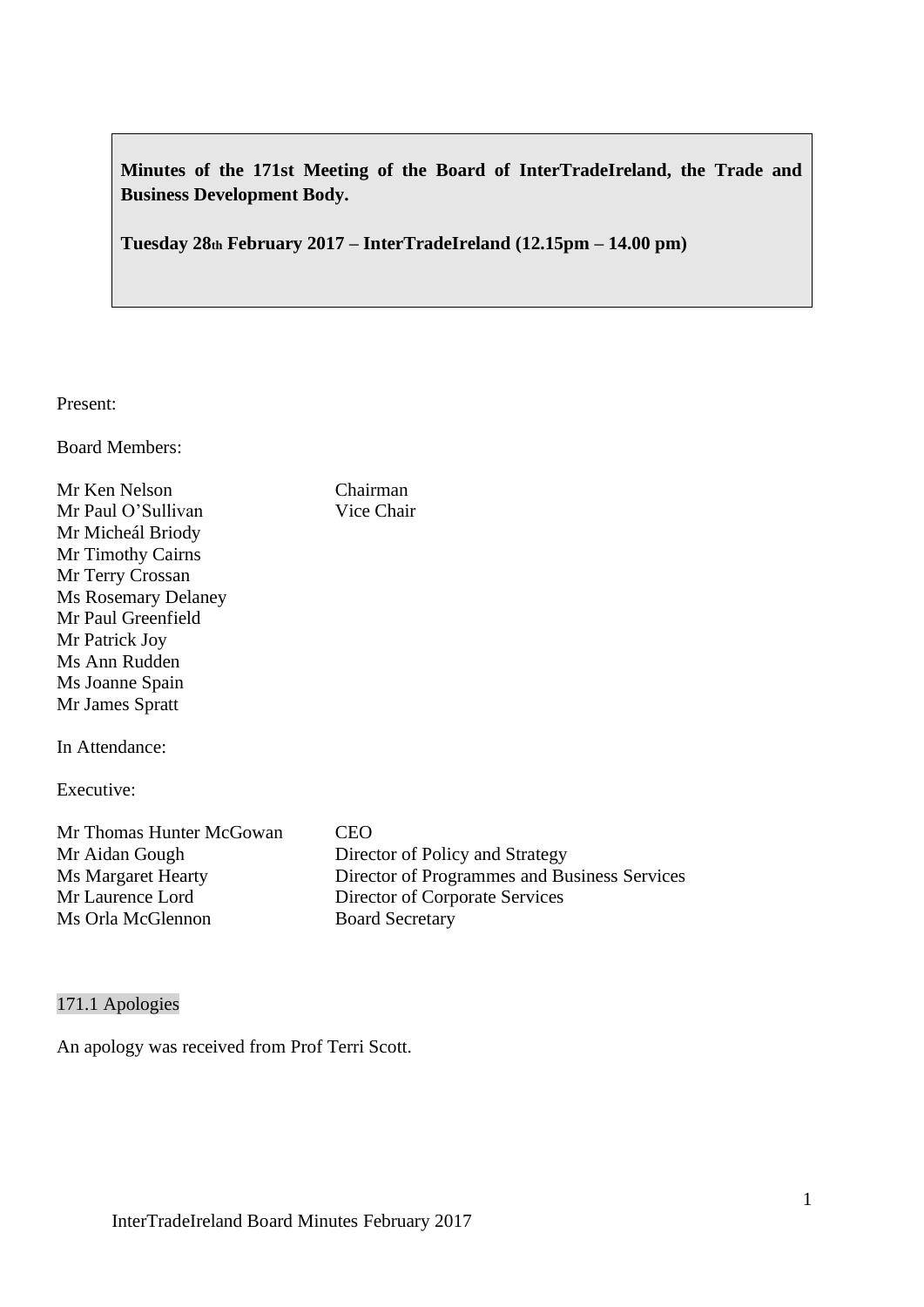#### 171.2 Opening Remarks

The Chairman welcomed all Board members to the meeting. He thanked Sub Committee members for re-organising their meetings to accommodate the On Board Corporate Governance Training to be held following the Board meeting.

### 171.3 Conflict of Interest

The Chairman asked members to declare any conflicts of interest relating to today's agenda. The Chairman declared a potential conflict of interest arising from his position as CEO of LEDCOM, which as a member organisation of Enterprise Northern Ireland and is involved in the delivery of the Co-Innovate programme. Mr Greenfield declared a potential conflict of interest arising from his position as Chairman of the Peace IV Working Group and as Board member of the East Border Region which is involved in the delivery of the Co-Innovate programme.

No other conflicts were declared.

### 171.4 Authorisation of the 31st January 2017

The minutes of the 31st January 2017 Board meeting were agreed as a true record of the meeting, approved by the Board and authorised by the Chairman.

#### 171.5 Chairman's Business

The Chairman encouraged all Board members to attend the On Board Corporate Governance training to be held immediately after the Board meeting.

He advised that the Board meeting on 30th May would be held in Belfast possibly at Belfast City Council's iFactory premises. It was agreed that the Sub Committee meetings would be held in the morning, followed by InterTradeIreland company presentations and a lunch with key stakeholders. The Board meeting will be held in the afternoon.

The Chairman informed the Board that the InterTradeIreland Senior Leadership team had been invited to present to the Invest N.I. Board on the 22nd June 2017.

#### 171.6 Matters Arising

Mr Gough reported on the level of multiple applications for InterTradeIreland supports. He advised that 1,127 companies had been assisted over the period from 2014 to 2016. Of these, 115 companies participated in more than one InterTradeIreland initiative. 24% of businesses receiving a Trade Accelerator Voucher had then progressed to the Elevate programme. 17% of companies receiving Elevate support made successful applications to the Acumen programme and 14% of Acumen companies progressed to the Fusion programme. Mr Gough advised that there were no major concerns with individual companies receiving multiple supports.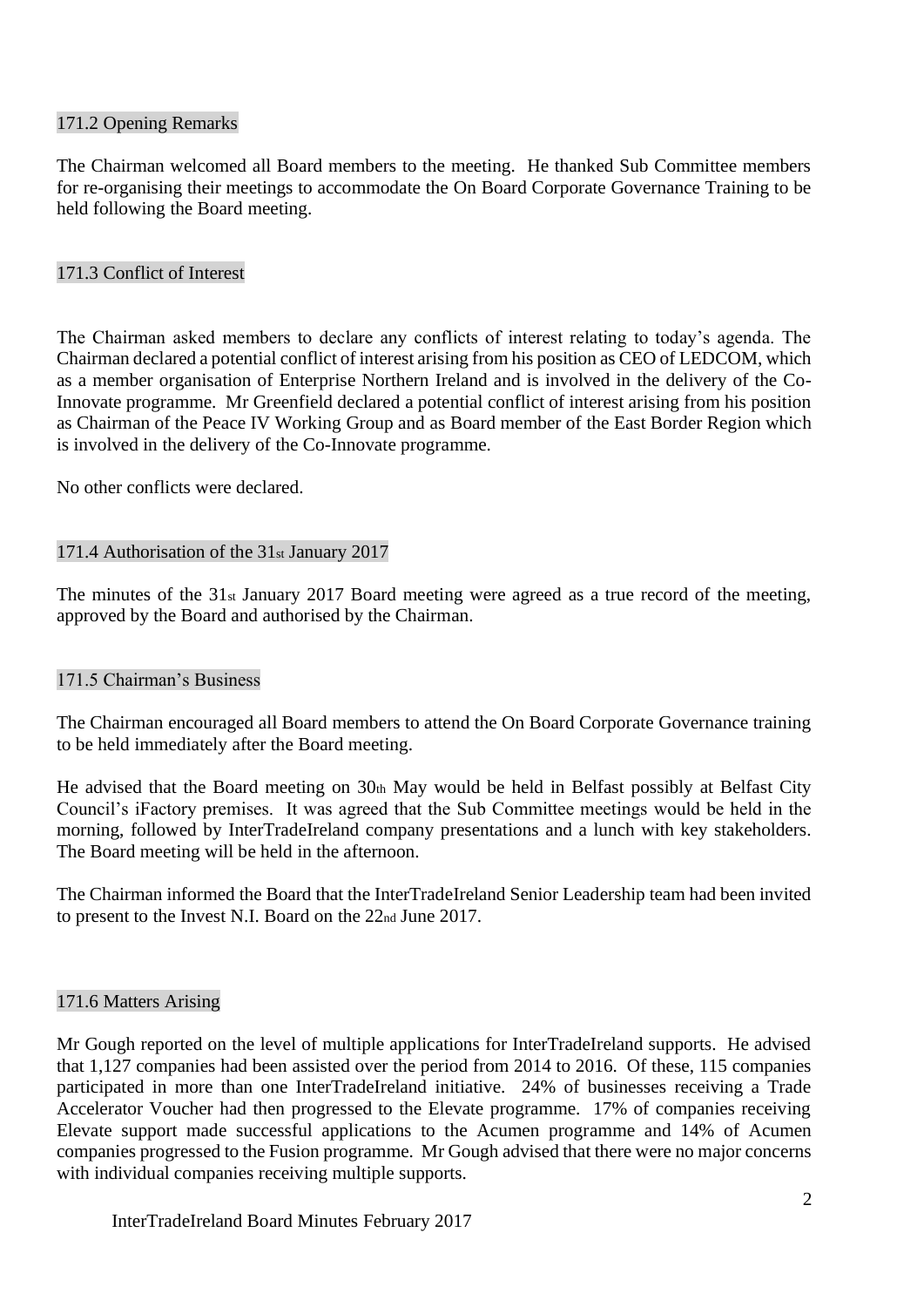The CEO advised that all other matters arising had been addressed or would be considered during the meeting.

The Chairman thanked the CEO and Mr Gough for their updates.

### 171.6 CEO Report

The Board noted the CEO's report.

### 171.07 Board Sub Committee Reports

### *Innovation Sub Committee Report*

Mr Spratt reported back from the Innovation Sub Committee meeting held on 31st January 2017. The Committee considered twelve new Fusion applications. Ten projects were approved, one project was deferred and one project was rejected.

The Board noted the decisions of the Innovation Sub Committee and the Chairman thanked Mr Spratt for his report.

# *Trade Sub Committee Report*

Mr Joy reported back from the Trade Sub Committee meeting held on 31st January 2017. He advised that the Committee considered thirteen new Acumen applications. Eleven projects were approved and two projects were rejected due to potential displacement issues. One rejected project from the December 2016 Sub Committee meeting was noted in the Acumen decisions register.

The Board noted the decisions of the Trade Sub Committee and the Chairman thanked Mr Joy for his update.

#### 171.08 For Consideration, Discussion, Decision &/or Approval

# *Operations Directorate Progress and Activity Report*

Ms Hearty presented the Operations Directorate Progress and Activity Report. She informed the Board of the forthcoming Venture Capital Conference which takes place in the Ballsbridge Hotel, Dublin on 8th March. She advised that an apology had been received from Minister Mitchell O'Connor who was due to open the event. Over 320 companies have registered to attend the event which gives early stage companies the opportunity to meet with active investors on a one to one basis. The Conference will showcase the current sources of equity funding and give entrepreneurs the opportunity to network with venture capitalists, business angels and investors, Speakers for the event include investors from the investment community and a representative from the European Investment Fund.

Ms Hearty advised that all programme budgets and targets are on track. There is a strong pipeline for all of the main programmes however with impending budgetary constraints and uncertainty many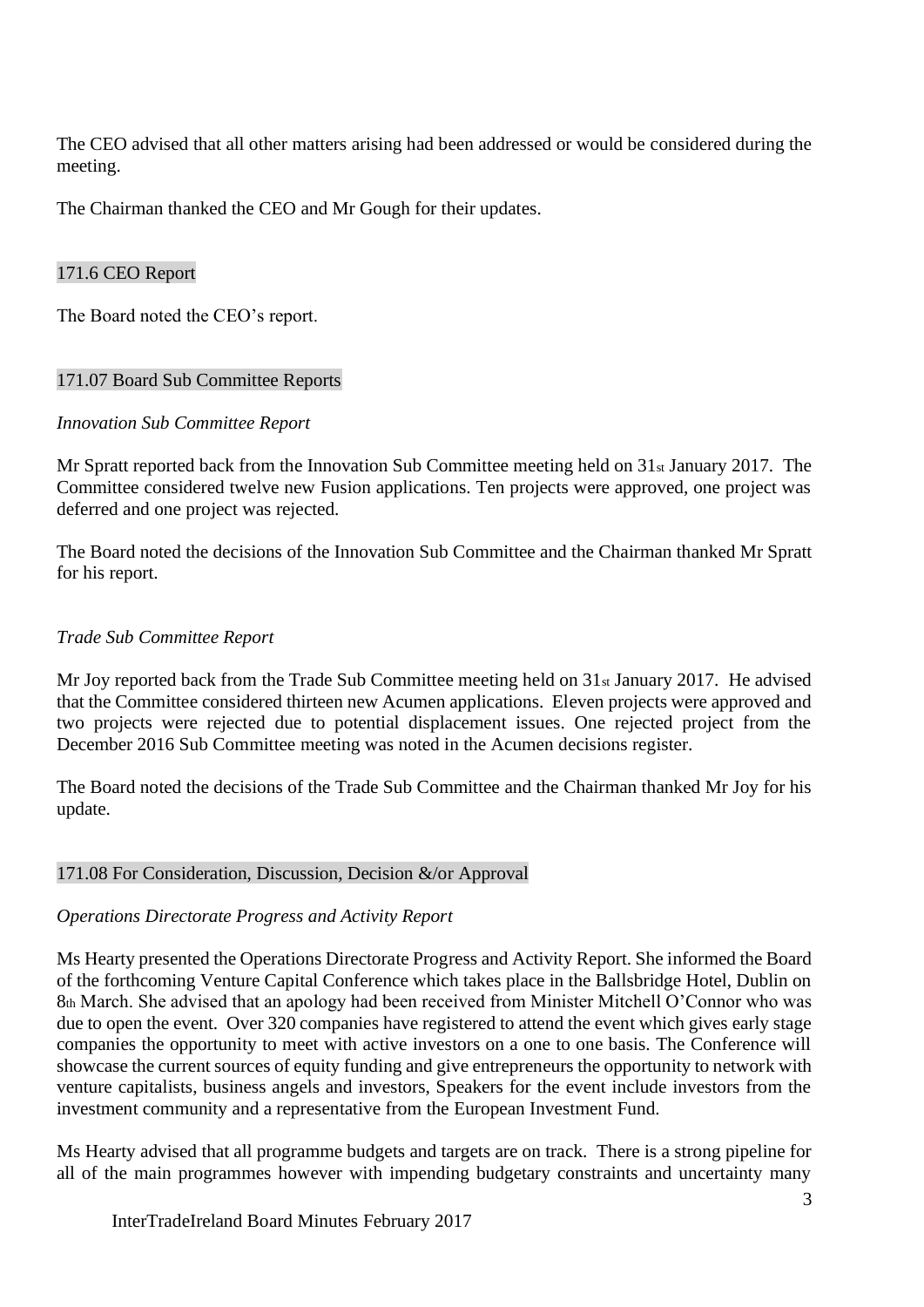projects in the pipeline may be at risk. She advised that application levels are on par with previous years. However, they expect a rise in applications for innovation supports given the message to companies to think about innovation in planning for Brexit. Ms Hearty confirmed that the application process is open year round for programmes.

Mr O'Sullivan advised that at the Innovation Sub Committee meeting held that morning, he was impressed with the report from the Managing Agents of the Fusion programme. There had been a strengthening in the quality of applications being submitted compared to previous years and the success of the Fusion programme was evident.

The Chairman thanked Ms Hearty for her report.

# *InterTradeIreland Challenge Programme*

Mr Alan Morrow, Operations Manager, Innovation Programmes joined the Board meeting for this agenda item.

Mr Morrow advised that the Challenge programme provides SME's with a proven, reliable and repeatable innovation process to bring ideas to market quicker and with less cost. The programme aims to address deficiencies in innovation leadership, management and strategic planning ability. Innovation activities have been identified as key priority for both Governments. Research has shown that more than 60% of companies on the island are not innovation active. In addition, few of those that are active have either an innovation strategy or process to manage innovation.

Mr Morrow presented three case studies which highlighted the positive contributions resulting from the companies participating on the Challenge Programme. He reported on the impressive impact of the Challenge programme to date.

Challenge has:

- o Generated £11.8m in Business Development Value;
- o Created 49 new FTE jobs;
- o Safeguarded a further 240 jobs and
- Delivered a Return in Expenditure of £13.15:1 in net additional Business Development Value. o 93% of businesses state that the Challenge programme has given them an innovation
	- system that their management and staff have bought into.

Mr Morrow advised that the programme had evolved over the years and the proposed options in the economic appraisal had been reviewed and recommended to the Senior Leadership Team. The preferred option includes:

- A 3-year programme with 1 year to complete
	- o 150 SMEs attending a 2-day workshop to develop an innovation plan
	- o 90 SMEs benefitting from a minimum of 6 days one to one coaching;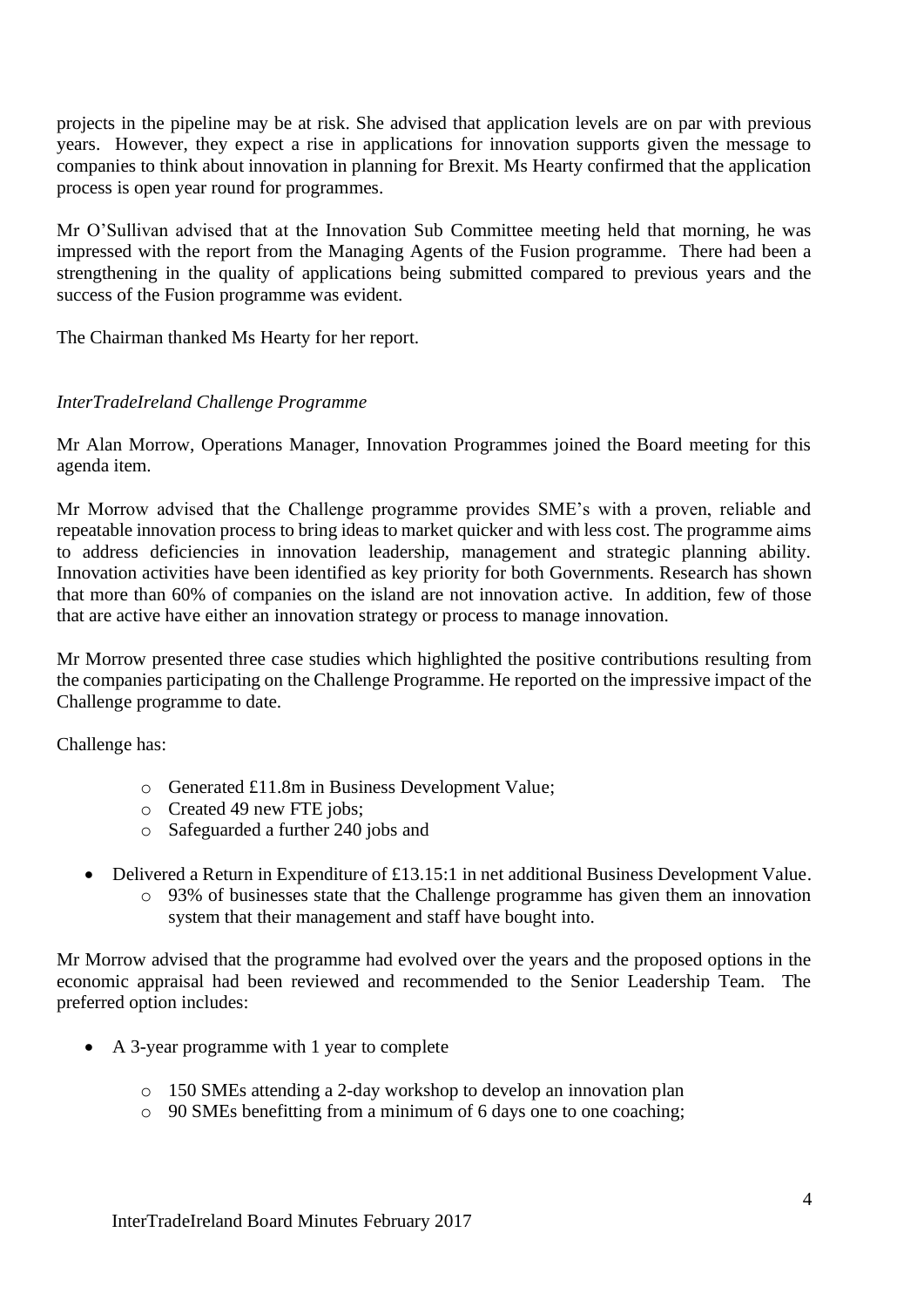Ms Hearty informed the Board of the continuing evidence of need for the programme and the positive impact of the programme to date. She advised that the economic appraisal has also considered options for supporting additional coaching/mentoring activity through the programme (in excess of the 90 businesses proposed) subject to Invest N.I. and Enterprise Ireland contributing to the cost of delivery. This would be subject to approval at Board level by the two agencies. Ms Hearty reported that the Challenge programme is included in the 2017 Business Plan.

The Board discussed the proposal and approved expenditure for the roll-out of Phase II of the Challenge programme. The Board were informed that this would involve a procurement exercise for a Delivery Agent through a competitive tendering process.

The Chairman thanked Ms Hearty and Mr Morrow for their work in this area.

### *Governance and Financial Matters*

Mr Lord presented the Governance and Financial Matters report. He advised that at the November 2016 Board meeting, the Board approved the Body going to competitive tender for its out-sourced Internal Audit function. An invitation to tender for this work will be issued in the near future.

The Board were informed that the Body's financial procedures call for Board members to be invited to sit on assessment panels where the tenders being evaluated exceed £20,000 (excluding VAT). Mr Lord pointed out that it is not mandatory that such panels include a Board member. Any Board member wishing to sit on a tender assessment panel should contact the relevant Director. Board members wishing to participate in these exercises are required to first complete formal training in tender evaluation which will be arranged, if necessary.

Mr Lord provided a summary of the Body's financial outturn to 31<sup>st</sup> January 2017.

The Chairman thanked Mr Lord for his report.

# *Tenders and Variations to Letters of Offer/Appointment*

Mr Lord advised that as discussed earlier in the meeting, there was one request to go to competitive tender for a delivery agent for the Challenge programme. The Board approved the request to go to tender for a Delivery Agent for the rollout of Phase II of the Challenge programme, over a three-year recruitment period plus one year to complete.

#### *Communications Update*

Mr Lord presented the Communication Update. He outlined that the report highlights selected recent communications activities and progress against annual targets.

He advised that the Communications Sub Committee had met prior to the Board meeting and would report back to the March Board meeting.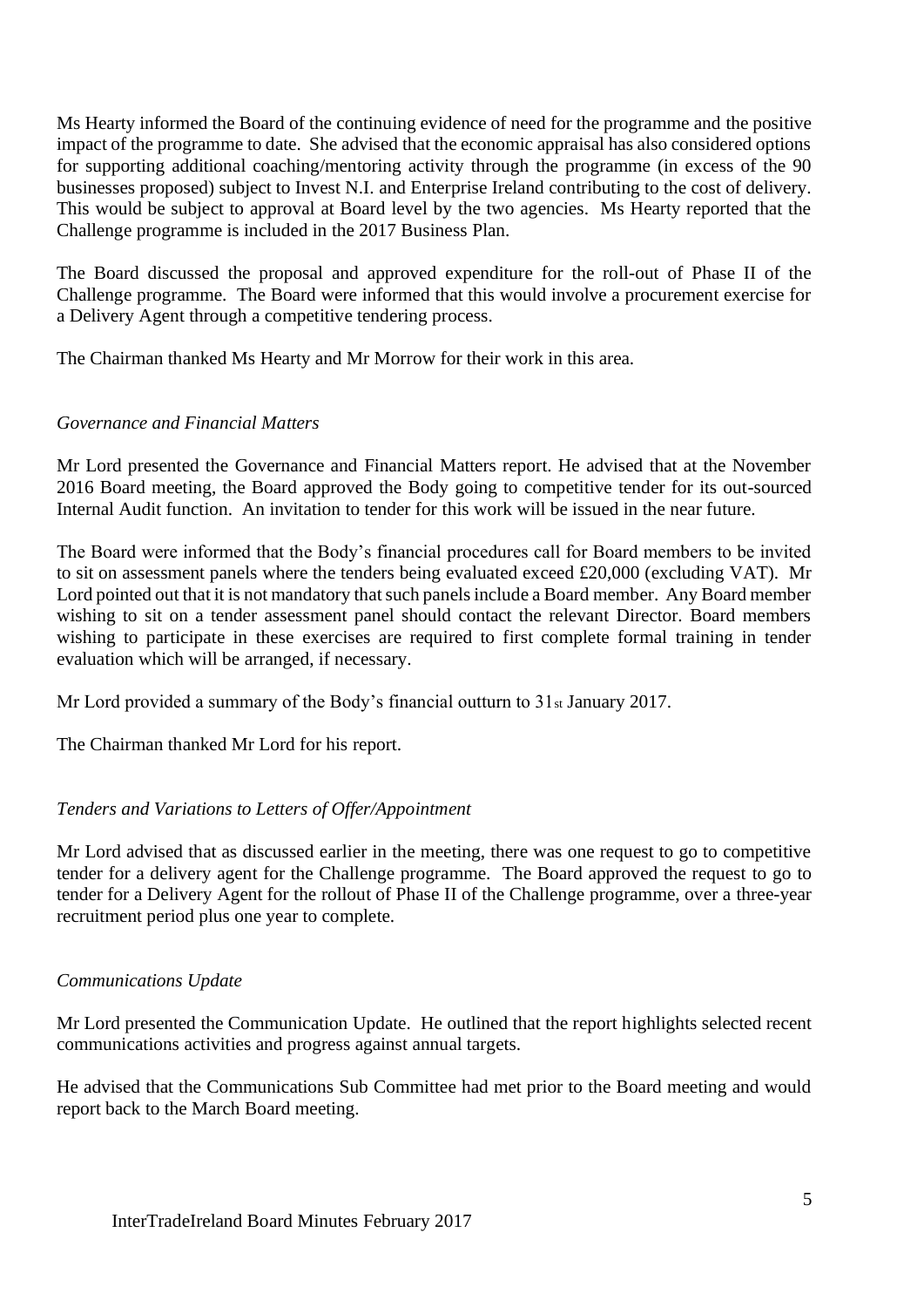PR around the appointment of the Chairman and new Board members is underway and any Board members that would prefer their appointment not to be promoted in the media were asked to advise the CEO or Board Secretary as a matter of urgency.

The Board noted the Communications update and the Chairman thanked Mr Lord for his report.

# *Business Monitor Results Q4 2016*

Mr Gough presented the results of the Business Monitor Q4 2016. He advised of the significant PR coverage that had been generated. The results indicate that businesses are moving into challenging times from a position of relative strength. The number of companies across the island reporting stability or growth in the last quarter has remained fairly constant at 84%, however exporters continue to fare better than non-exporters. Highlights this quarter also include:

- 54% of firms with 50+ employees are experiencing growth compared to 37% of businesses with less than 10 staff;
- 34% of businesses are at full capacity compared with 40% last quarter;
- 25% of businesses plan to extend their workforce in the next 12 months
- 98% of businesses have not made plans to deal with Brexit

Mr Gough reported that the construction sector is reporting difficulties in recruiting skilled staff. Employment figures reported in the survey show a large increase in employment levels. Around half of businesses have seen their costs for supplies, consumables and energy increase in the last six months with those in N.I. most likely to be affected.

Mr Gough advised the results reveal that companies across the island are experiencing similar challenges, most notably – rising costs particularly energy costs.

The Board noted the Business Monitor Results Q4 2016.

The Chairman thanked Mr Gough for his update.

# *Co-Innovate Programme Update*

Ms Dianne Dundas, interim Co-Innovate Programme Manager joined the Board meeting for this agenda item.

Ms Dundas advised that the Co-Innovate programme, funded by Interreg, was developed specifically to increase the proportion of SMEs engaged in cross border research and innovation. The eligible regions are Northern Ireland, the border region of Ireland and Western Scotland. InterTradeIreland as the lead partner will work with local Enterprise Agencies in N.I., the local Enterprise Offices in Ireland, Scottish Enterprise and Highlands and Islands Enterprise to deliver the programme. Co-Innovate for the first time brings together the key development agencies in these areas.

Ms Dundas reported that SEUPB had issued a Letter of Offer to InterTradeIreland for €16.7m. Over the past few months, InterTradeIreland has been recruiting permanent Co-Innovate staff members. With the exception of the Innovation Expert, all posts have been offered and accepted with staff due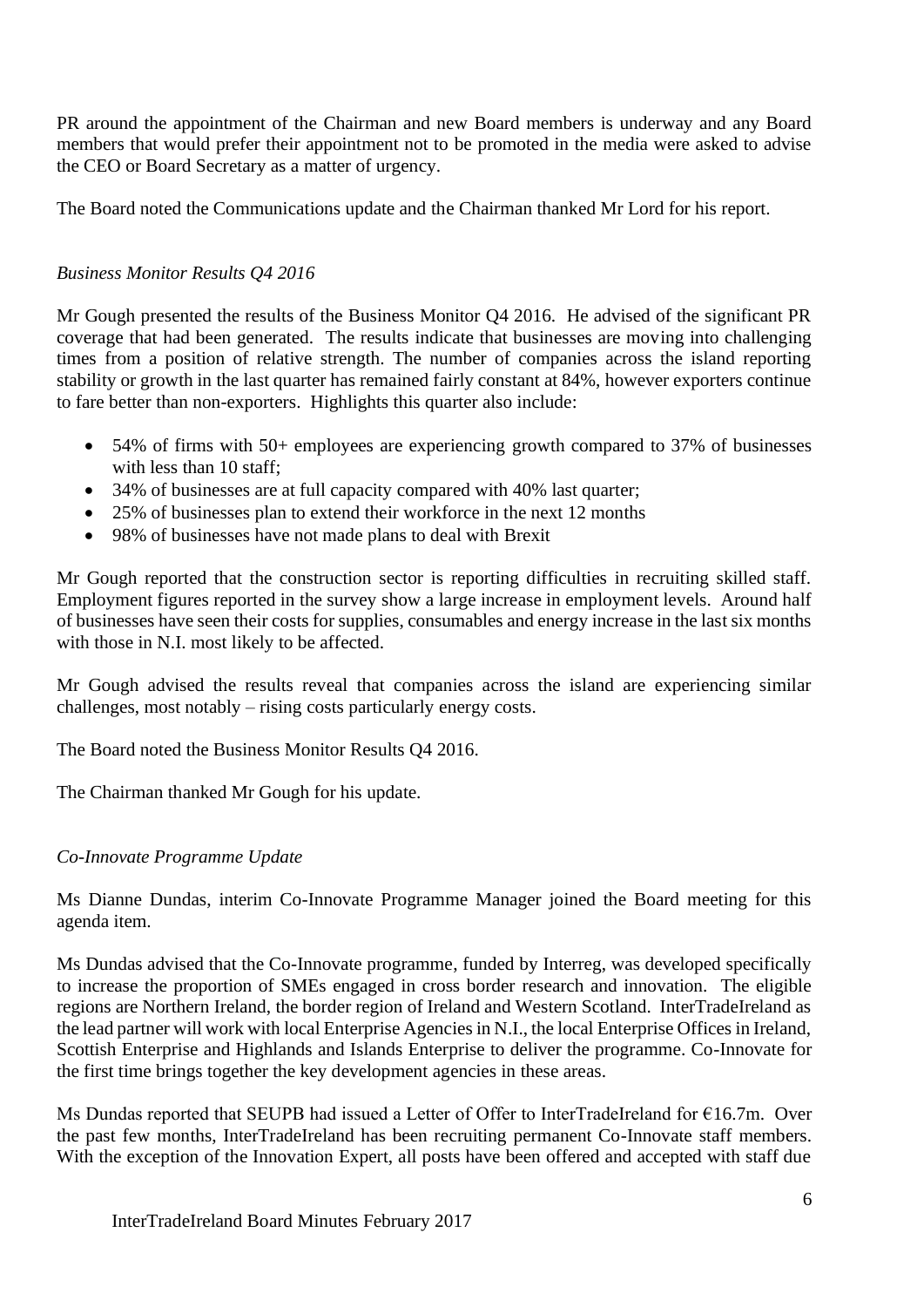to commence throughout the month of March. The Scottish partners are also in the process of recruiting staff and it is hoped that they will have all appointments made by the end of April 2017.

Under the terms and conditions of the Co-Innovate Letter of Offer, InterTradeIreland is required to submit signed Partnership Agreements with all the partner organisations as well as a revised implementation plan. This work is nearing completion and documentation will be submitted to SEUPB prior to the deadline of 11<sup>th</sup> March 2017.

Ms Dundas reported that a number of procurement exercises are underway, in advance of the first workshop scheduled for June. InterTradeIreland awarded the interim Innovation Expert Contract for Services to Team BDS to develop the messaging and workshop content. A tender to procure Innovation Speakers (to deliver sectoral workshops) is currently being advertised and due to close on 14th March. A tender for the procurement of experts to recruit companies and conduct Innovation Ready Reckoners in the border counties of Ireland is due to be advertised in the near future. The terms of reference for a Management Information System for the programme are at final draft stage, as is the tender to procure experts to conduct Business Status Reviews. Ms Dundas reported that she is working closely with the Communications team and the Project Management Committee to agree the Co-Innovate brand and work is progressing on the Co-Innovate website design and launch of the programme.

The CEO thanked Mr O'Sullivan for his participation on the interview process for the recruitment of the Co-Innovate Programme Director. He advised that Mr Neil Ryan had been appointed to the position and is due to commence on 6th March. Mr Ryan would provide a monthly Co-Innovate programme update at future Board meetings.

The Board discussed the Co-Innovate programme and highlighted the importance of incorporating the InterTradeIreland brand in Co-Innovate. Mr Lord advised of the need to follow the stringent Interreg V communications guidelines.

The Board noted the Co-Innovate programme update and the Chairman thanked Ms Dundas for her update.

#### *Brexit*

The CEO introduced the discussion on Brexit. He advised that InterTradeIreland had piloted Brexit breakfast briefings for SMEs where information and advice are given to help businesses prepare for any new trading relationships that emerge from Brexit negotiations. Events have been held in Dundalk, Monaghan, Cookstown and Lisnaskea and further events are planned for Cavan, Athlone and Claremorris. Mr Hunter McGowan informed the Board that InterTradeIreland in partnership with ESRI is carrying out research using previously unavailable data which will focus on the potential impact of changing market conditions (in light of Brexit) on levels of cross border trade. He commended the cross directorate team for their work in this area. At a recent meeting with representatives from the Bank of England, they were very impressed by the advanced nature of the research undertaken.

Mr Gough gave a presentation on Brexit. He advised that a key objective for the Body is to ensure that cross border trade continues to grow and to assist SMEs to adjust to any new trading relationships that emerge from Brexit negotiations. He informed the Board of the different cross border trading relationships and the effect Brexit may pose, including: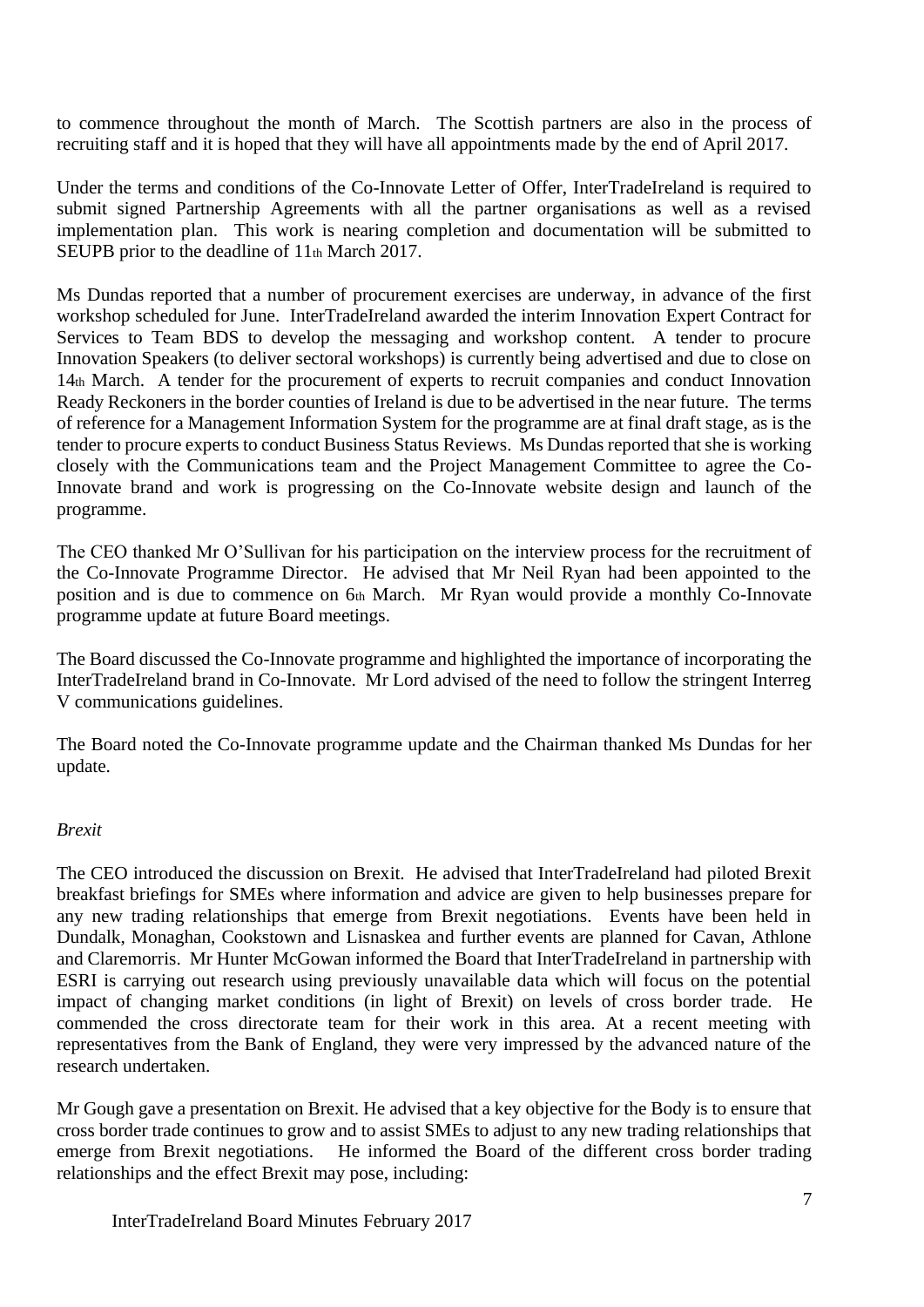- Potential loss of 4 freedoms:
	- o Freedom of goods;
	- o Freedom of movement for workers;
	- o Right of establishment and freedom to provide services; and
	- o Free movement of capital.
- Possibility of tariffs:
- Possibility of non-tariff barriers and
- Exchange rate volatility.

Mr Gough advised that there will be no changes to trade agreements for at least two years and new trading relationships are likely to be introduced. He informed the Board that previous models could be considered e.g. Norway, Swiss or Canadian model but a bespoke British model is more likely. A default scenario in the absence of an agreed settlement would be revision to the World Trade Organisation (WTO) regulatory trading framework. The World Trade Organisation (WTO) is the only international organisation dealing with the global rules of trade between nations. Its main function is to ensure that trade flows as smoothly, predictably and freely as possibly.

Mr Gough reported on the varying levels of WTO tariffs by products and sectors and highlighted the high level of tariffs for the agri-food sector particularly livestock, meat and dairy products. He reported that some sectors will not be significantly impacted by tariffs. For businesses on the island there is much uncertainty and research indicates that:

- 98% have no plan in place;
- 91% of cross border traders have no experience dealing with tariffs;
- 25% expect sales to decrease rising to 42% in manufacturing and
- 80% say TV news is their only source of information on Brexit

Mr Gough advised of the impact of Brexit on InterTradeIreland supports including the need to:

- Provide reliable information flow:
- Consider new support activities; and
- Review criteria for existing supports.

InterTradeIreland's response to date has involved providing information, advice and support for businesses likely to be effected by Brexit. Companies will be encouraged to:

- Manage exchange rate volatility
- Find the WTO tariff for their product
- Innovate within their business create new and unique innovative products
- Consider diversification
- Plan for the future take a planned approach to exporting based on innovation, diversification and scenario planning and
- Continue to target new entry markets.

Mr Gough advised that InterTradeIreland's support includes:

- Brexit team:
- Specialist advisor;
- One to one advisory service;

InterTradeIreland Board Minutes February 2017